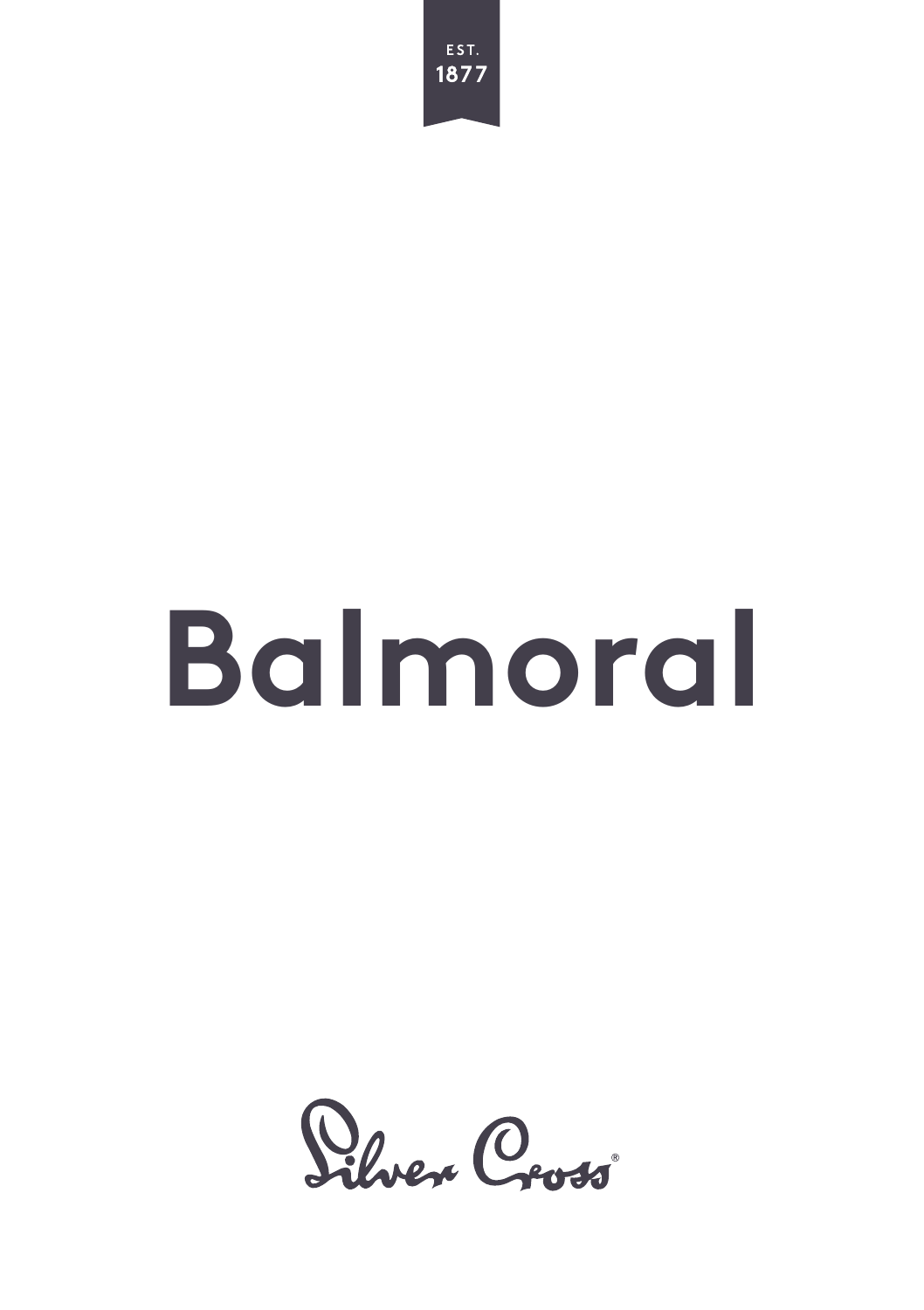### **IMPORTANT: KEEP THESE INSTRUCTIONS FOR FUTURE REFERENCE**

#### **Contents**

First check all your parts have been supplied. Your Balmoral pram includes:

- Body and Chassis
- Hood
- Apron
- Tray (including 2 brackets)
- Liner
- Mattress with cover
- After Care Kit
- Care instructions
- Brush
- Cloth
- Spanner
- Certificate of Authenticity
- 3 year guarantee application card









#### 1.1 The hood and apron

## WARNING **THE CHILD SHOULD BE CLEAR OF MOVING PARTS WHILE MAKING ADJUSTMENTS.**

- 1.1 Lift hood into position and push down on the levers on both sides of the hood to secure in place.
- 1.2 Fit the apron around the contour of the pram body and fasten the press studs on either side of the pram. To hold the storm flap in place, loop the metal fastener over the nut on either side of the hood.

Note: The apron can still be used in conjunction with the liner.

#### Using the brake

- 2.1 To operate the brake, push down on the lever with the black handle behind the back right hand wheel.
- 2.2 To release the brake, lift the lever back up.

WARNING **ALWAYS APPLY THE BRAKE WHEN THE PRAM IS STATIONARY.** 2.1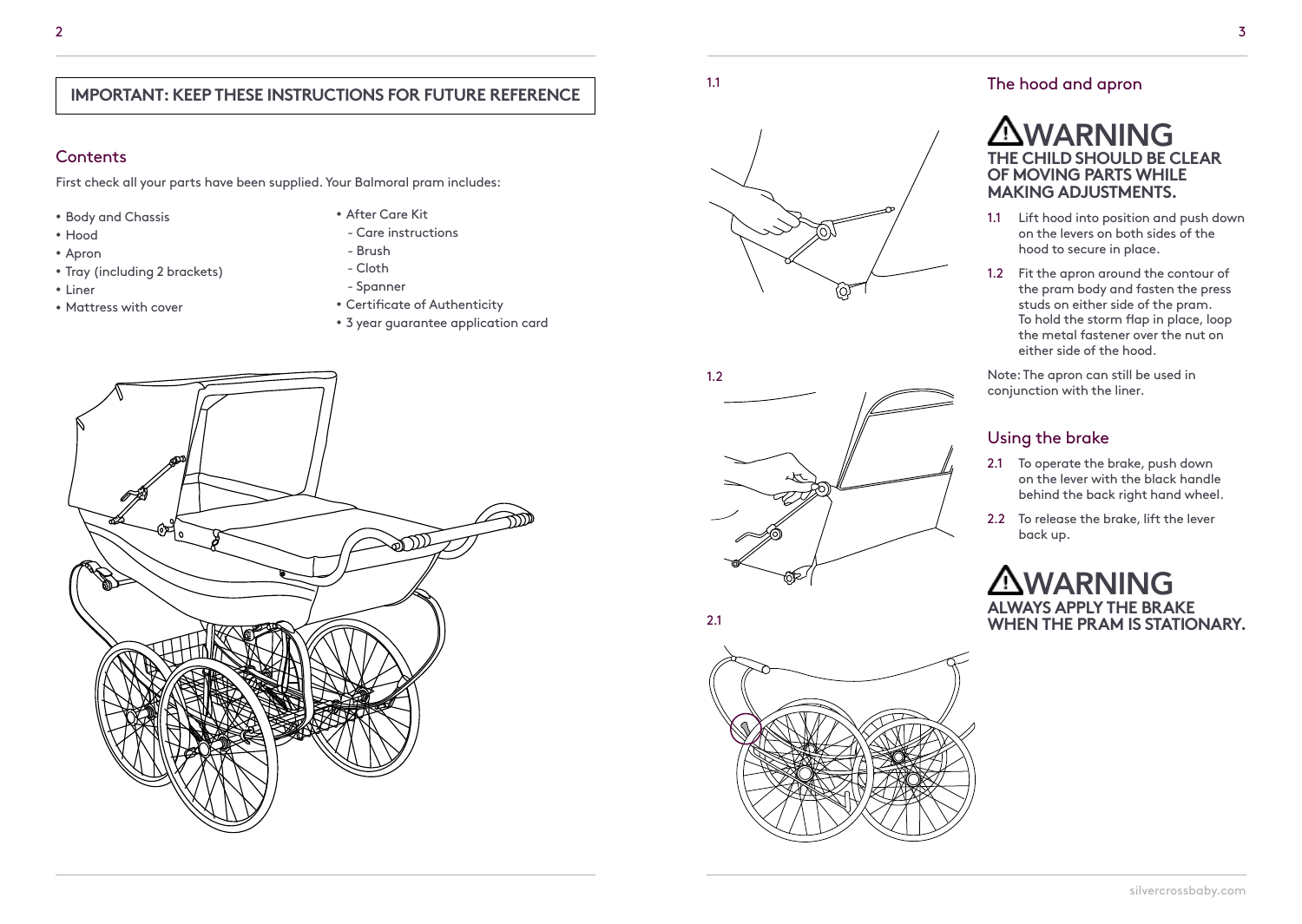



#### Using the liner and mattress

- 3.1 Ensure the hood is in the up position.
- 3.2 Secure the press studs which are half way up the liner to the press studs that are near the wing nut on both sides.
- 3.3 Secure the press studs that are attached to the elastic on the liner to the press studs that are built into the pram body on top of the back ledge.
- 4.4 The mattress can be used with or without the liner. If using the mattress with the liner ensure the liner is in place first.
- 4.5 Before inserting mattress ensure back support is folded flat as shown in 6.4. Insert mattress on top of back support.

Note: Ensure the head rest part of the mattress is nearest the hood. For advice on cleaning see the wash care label.

WARNING **ONLY USE THE MATTRESS PROVIDED BY SILVER CROSS.**





#### Attaching the tray

- 5.1 To fit the tray push the brackets through the underside of the tray and twist so the white plastic T bar lies on top of the tray. Each bracket should lie parallel to the cross wire as shown in 6.1a.
- 5.2 Pull the black hooks on each end of the bracket over the frame of the pram and release the clips so that the tray is secure.

## **AWARNING**

**DO NOT PLACE ITEMS, BAGS OF SHOPPING FOR EXAMPLE, IN THE PRAM UNIT AS IT WILL CAUSE IT TO BECOME UNSTABLE.**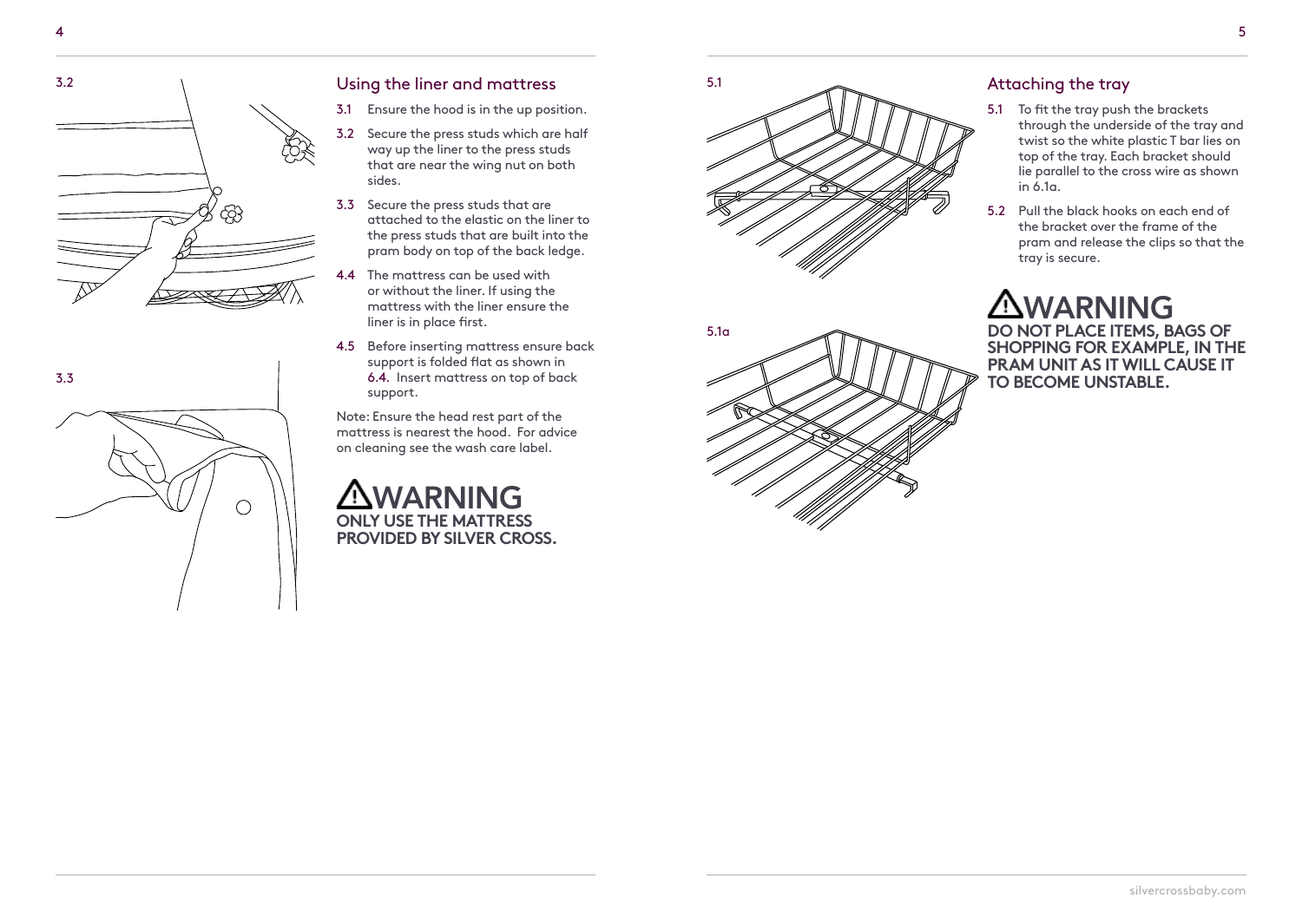

#### Storing back support

6.1 Please ensure that the back support is stored flat as shown in fig. 6.1 - 6.4.

# WARNING

**REMOVE ALL PACKAGING AND TIES BEFORE USE. CHECK YOUR BALMORAL PRAM REGULARLY FOR SIGNS OF DAMAGE DURING USE AND DISCONTINUE USE IT FOUND.**

## WARNING **KEEP AWAY FROM FIRE.**

WARNING **ADULT ASSEMBLY REQUIRED.**

WARNING **THIS PRODUCT IS NOT SUITABLE FOR RUNNING OR SKATING.**

## WARNING **NEVER LEAVE YOUR CHILD**

**UNATTENDED.**

ARNING **DO NOT CARRY MORE THAN ONE CHILD IN THIS PRAM. YOU SHOULD NEVER CARRY ANOTHER CHILD IN A SEAT ON TOP OF THIS PRAM.**

## WARNING **CHECK THAT THE PRAM BODY IS**

**CORRECTLY ENGAGED BEFORE USE.**

WARNING **ENSURE ALL LOCKING DEVICES ARE ENGAGED BEFORE USE.**

WARNING **DO NOT LET YOUR CHILD PLAY WITH THIS PRODUCT.**

WARNING **THE PARKING DEVICE SHOULD BE FULLY ENGAGED WHEN PLACING OR REMOVING THE CHILD.**

#### ΛN WARNING

**ANY LOAD ATTACHED TO THE HANDLE AND/OR ON THE SIDE OF THE VEHICLE WILL AFFECT THE STABILITY OF THE PRAM. THE ADDITIONAL CHANGING BAG AVAILABLE FOR PURCHASE MUST NOT EXCEED 2.2LBS WHEN ATTACHED TO PRAM.**

## **WARNING**

**ACCESSORIES WHICH ARE NOT APPROVED BY SILVER CROSS SHALL NOT BE USED.**

'ARNING

**ONLY REPLACEMENT PARTS SUPPLIED/RECOMMENDED BY SILVER CROSS SHOULD BE USED.**

## WARNING

**DO NOT USE IF ANY PART IS BROKEN, TORN, OR MISSING.**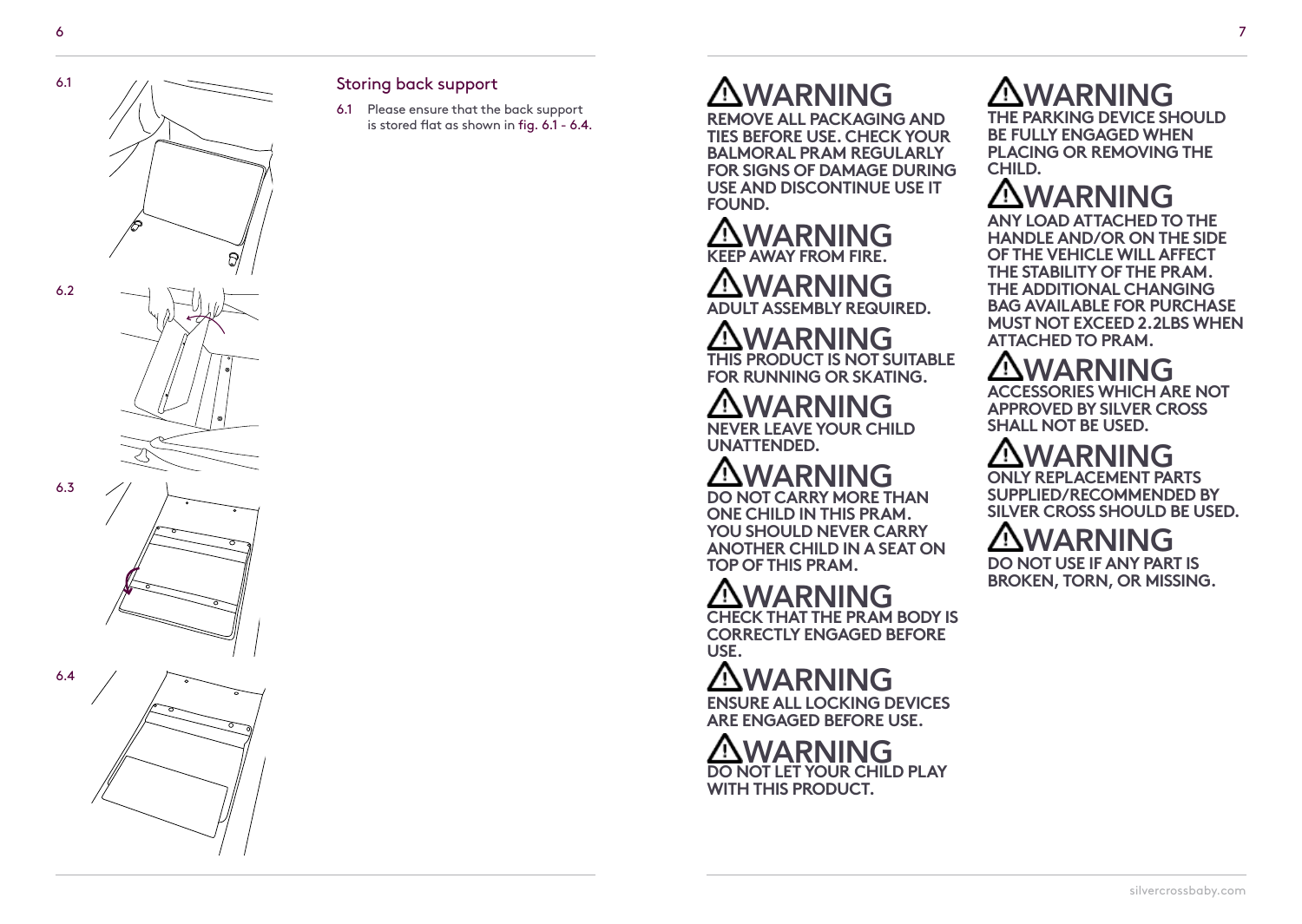# **AWARNING**

**ONLY USE THE MATTRESS PROVIDED BY SILVER CROSS. NO ADDITIONAL MATTRESS SHOULD BE USED.**

# **AWARNING**

**THE CHILD SHOULD BE CLEAR OF ALL MOVING PARTS WHILE MAKING ADJUSTMENTS.**

# WARNING

**WHEEL CAN DETACH AND CAUSE TIP OVER. PULL ON THE WHEEL TO ENSURE IT IS SECURELY ATTACHED.**

## WARNING **IT IS RECOMMENDED THAT THE**

**MOST RECLINED POSITION IS USED FOR NEW BORN BABIES.**

# WARNING

**THE CONTENTS OF THE BASKET SHALL NOT EXCEED 11LBS IN WEIGHT AND SHOULD BE EVENLY DISTRIBUTED.**

# WARNING

**DO NOT OVERLOAD THIS PRODUCT. FAILURE TO DO SO MAY CAUSE A HAZARDOUS UNSTABLE CONDITION TO EXIST.**

#### Safety Notes

Your Balmoral Pram is a high quality Silver Cross product. This product conforms to applicable safety standards of F833-15 and with correct use and maintenance should give good service. If however you should have any problems with your Balmoral Pram, please contact your Silver Cross retailer who will take appropriate action.

This pram is intended to be used from birth up to 20lbs.

If somebody unfamiliar is using your pram always ensure that they read these instructions carefully so that they understand how the product works best.

Always read all the instructions provided carefully and remember, the safety of your child is your responsibility.

#### Care and Maintenance

Please refer to the care guide instructions included in your after care kit for information on how to care for your Balmoral Pram.

#### Guarantee

All Silver Cross products are guaranteed for a period of twelve months against faulty workmanship. However please refer to the extended guarantee details included with the certificate of authenticity to register for your free 3 year guarantee.

Please read these instructions carefully before using your new Balmoral Pram and keep for future reference.

Handmade in England.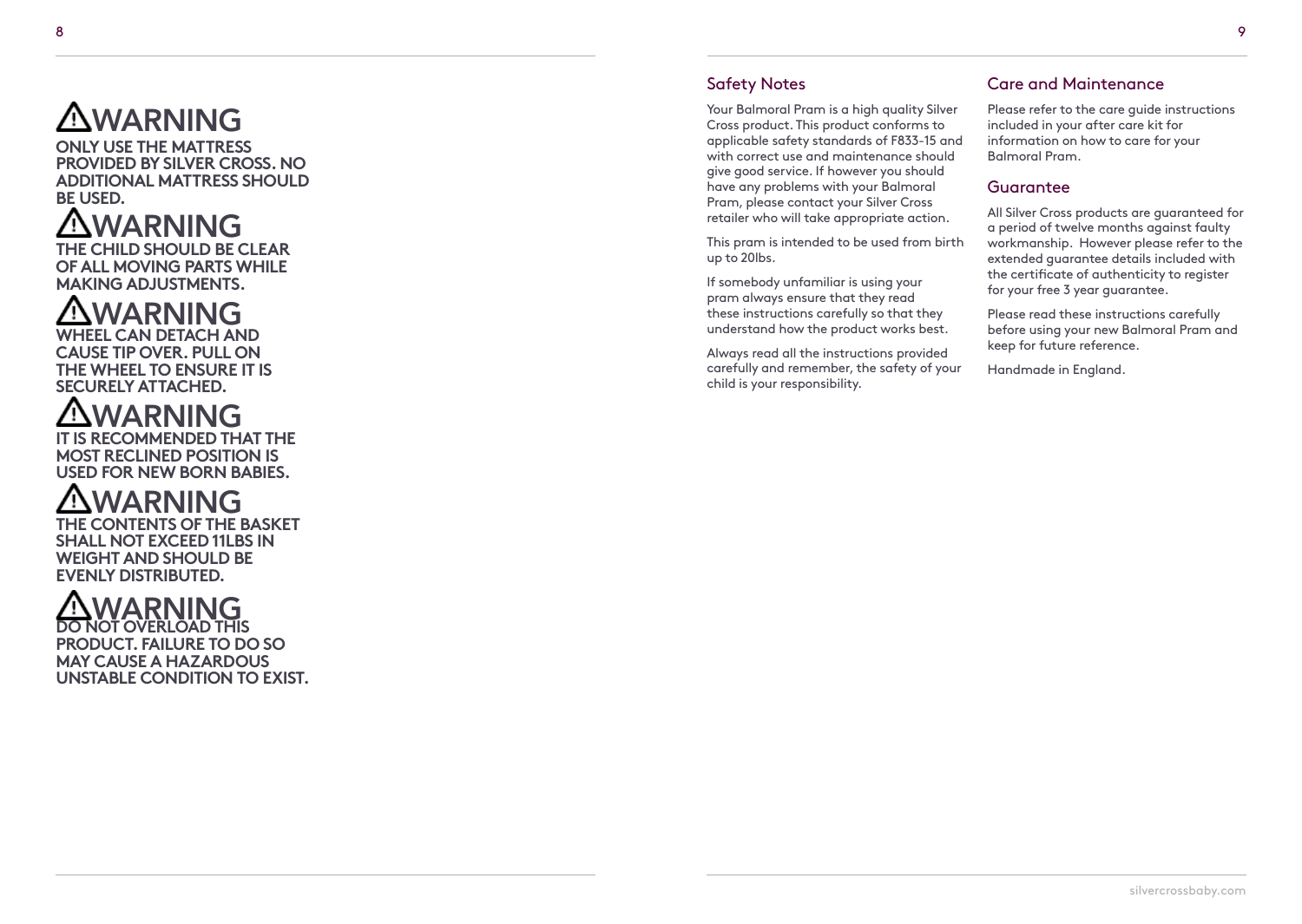Notes: Notes: